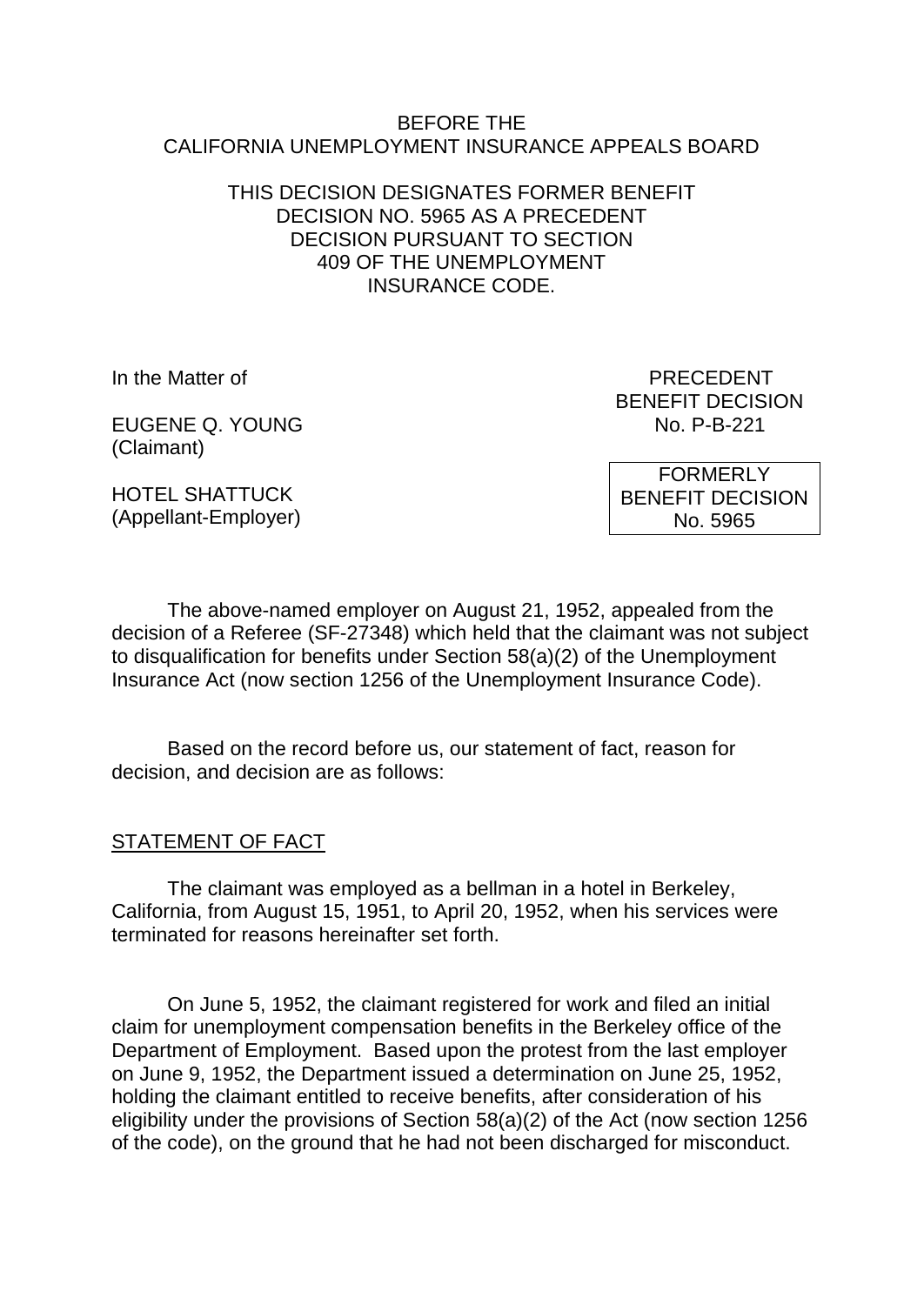On the same date, the Department issued a ruling holding the claimant had not been discharged for misconduct within the meaning of Section 39.1 of the Act (now sections 1030 and 1032 of the code). The employer appealed and the determination and ruling were affirmed by the Referee. The Referee further held that the claimant was subject to the maximum period of disqualification under Section 58(a)(3) of the Act (now section 1257(a) of the code) as provided by Section 58(b) of the Act (now section 1260 of the code).

At approximately 9:00 p.m. on April 19, 1952, room service was requested by one of the guests of the hotel. After arriving at the room, the claimant, who was the bellman on duty, found that the guest was intoxicated and desired to discuss her marital difficulties at some length. After approximately five minutes conversation the claimant returned to his post in the lobby. Approximately one hour later the guest placed a call for a bottle of liquor, which the claimant delivered to her room. The guest again engaged the claimant in a lengthy conversation and invited him to partake of the liquor. The claimant accepted one drink and left the room. A short time later the claimant was again called to the guest's room to deliver a carton of cigarettes and left the room after approximately five minutes. The claimant also had a drink with one of the other guests at the hotel during the course of the evening. He was off duty at 11:00 p.m. and left the hotel at approximately 11:45 p.m. The claimant testified that to the best of his recollection he stayed in the basement of the hotel reading a magazine or newspaper until he left the premises.

During the morning of April 20, 1952, the hotel manager learned of the previous night's incidents, telephoned the claimant and reprimanded him for drinking while on duty as well as spending an undue length of time in the room of a guest. He warned the claimant "I don't want it to ever happen again," and "I'll call you back as soon as I've learned more about this case." Shortly thereafter, the manager was called to the guest's room and a complaint was made that the claimant had taken a ring from the guest's room the previous evening. The manager immediately called the claimant and told him not to report for work, and then later called him again and informed him that he was discharged. It was later established that the guest's accusation against the claimant was unfounded.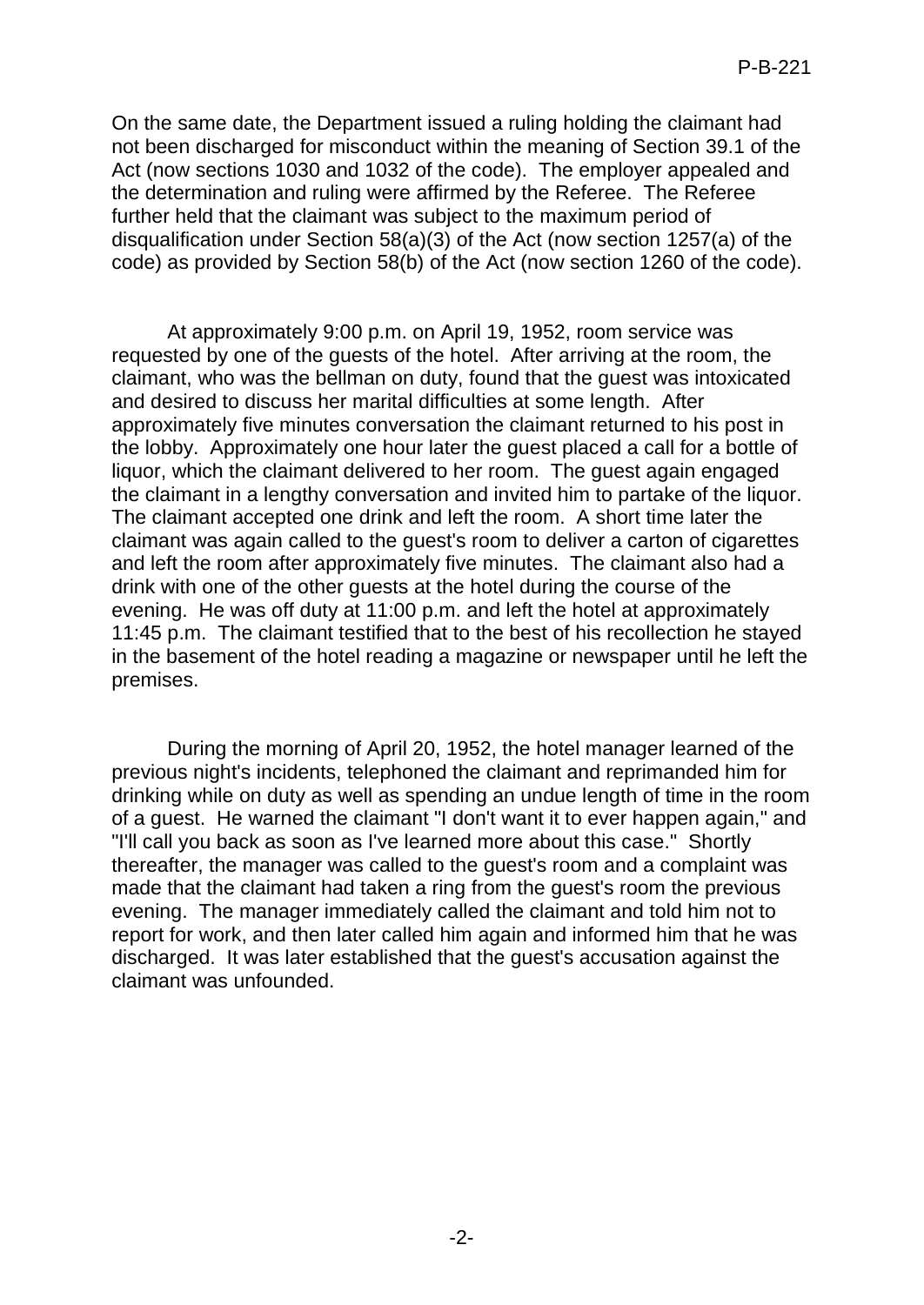The hotel manager testified that the claimant was discharged because he was drinking intoxicating liquor while on duty and spending time in a guest's room. He further stated that all employees of the hotel are informed at the time of hire that they are not to drink on the job or they will be subject to discharge. The claimant testified that he had never been told that drinking while on duty was prohibited, and that he saw nothing wrong with taking a drink during working hours.

At the time the claimant filed his claim for benefits, in an effort to avoid complexities that might affect his claim or involve his employer, he informed the Department that his termination was brought about by a reduction in force.

# REASON FOR DECISION

The instant appeal raises no issue with respect to that portion of the Referee's decision which found the claimant subject to disqualification under Section 58(a)(3) of the Act (now section 1257(a) of the code), and therefore, that portion of the Referee's decision is affirmed. The issue before us is whether the claimant is subject to disqualification under Section 58(a)(2) of the Act (now section 1256 of the code). Section 58(a)(2) of the Unemployment Insurance Act (now section 1256 of the code) provides in part as follows:

"An individual shall be disqualified for benefits if:

\* \* \*

"(a) He has been discharged for misconduct connected with his most recent work, if so found by the commission; . . ."

In Benefit Decision No. 5819 in defining the term misconduct we stated as follows:

"The Appeals Board has consistently applied the definition of misconduct laid down by the Supreme Court of Wisconsin in Boynton Cab Company v. Neubeck, 296 N. W. 636: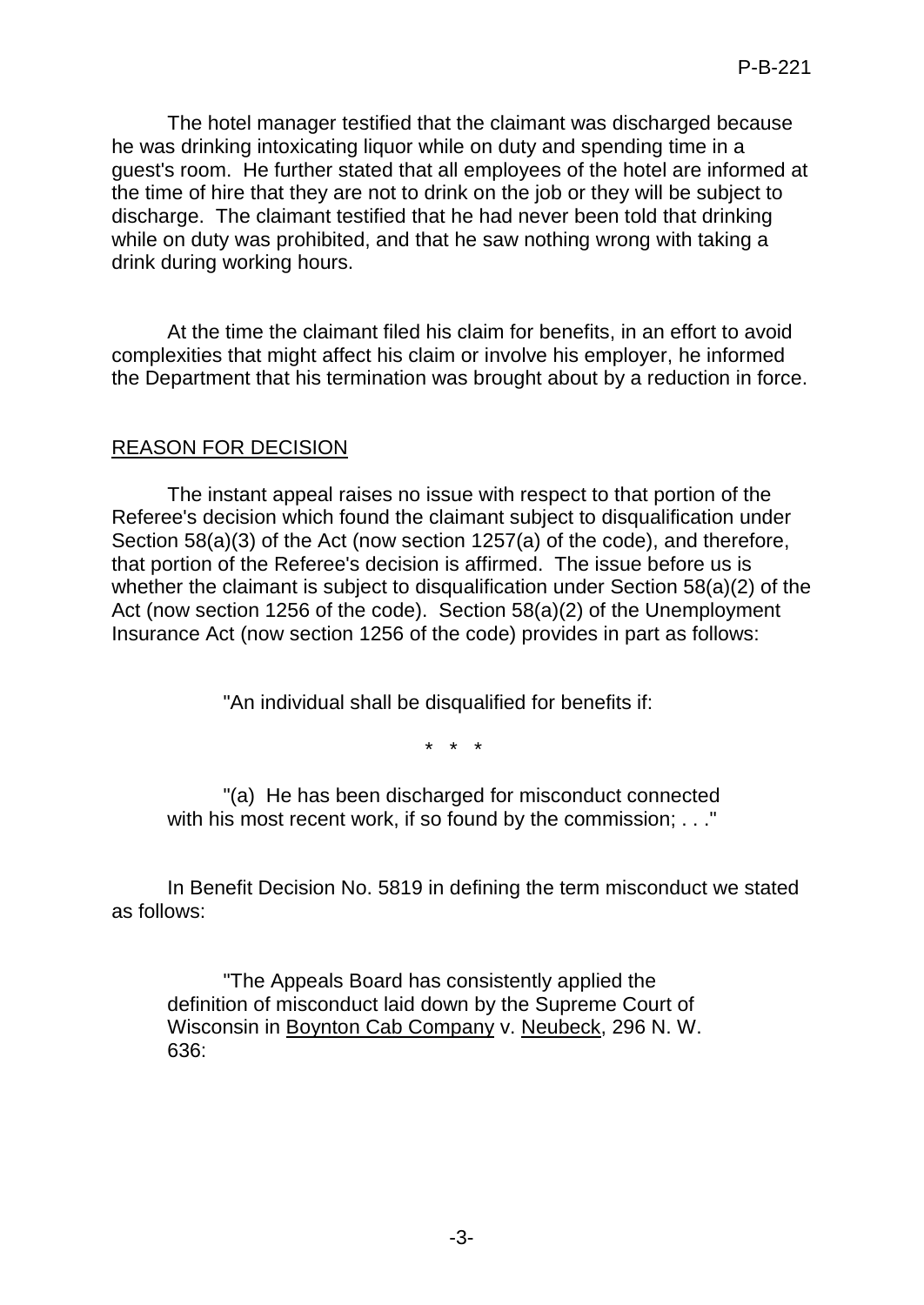". . . The term 'misconduct' as used in [the disqualification provision] is limited to conduct evincing such wilful or wanton disregard of an employer's interest as is found in deliberate violations or disregard of standards of behavior which the employer has the right to expect of his employee, or in carelessness or negligence of such degree or recurrence as to manifest equal culpability, wrongful intent or evil design, or to show an intentional and substantial disregard of the employer's interest or of the employee's duties and obligations to his employer. On the other hand, mere inefficiency, unsatisfactory conduct, failure in good performance as the result of inability or incapacity, inadvertencies or ordinary negligence in isolated instances or good faith errors in judgement or discretion are not to be deemed 'misconduct' within the meaning of the statute."

In the instant case the evidence establishes conclusively that the claimant, while on duty on April 19, 1952, partook of at least two drinks of intoxicating liquors with guests of the hotel. He was discharged for this violation of the employer's rules and for spending time in a guest's room. While there is a conflict in the evidence as to whether the claimant was specifically made aware of the existence of the rule against drinking, it is our opinion that his actions were such as to evince a disregard of the standards of behavior which the employer had the right to expect of him and were not simply good faith errors in judgement or discretion. Under the circumstances we hold that the claimant was discharged for misconduct connected with his most recent work within the meaning of Section 58(a)(2) of the Act (now section 1256 of the code). (Benefit Decision No. 5273)

It follows from this conclusion that the discharge was for misconduct under Section 39.1 of the Act (now sections 1030 and 1032 of the code), as the term misconduct in that section must be given the same scope and meaning as its counterpart in Section 58(a)(2) of the Act (now section 1256 of the code) (Ruling Decision No. R-13).

#### DECISION

The decision of the Referee is modified. The claimant is disqualified under Section 58(a)(2) of the Act (now section 1256 of the code) for a five-week period as provided by Section 58(b) of the Act (now section 1260 of the code). The claimant is disqualified under section 58(a)(3) of the Act (now section 1257(a) of the code) for a five-week period as provided under Section 58(b) of the Act (now section 1260 of the code). Any benefits paid to the claimant which are based upon wages earned from the employer